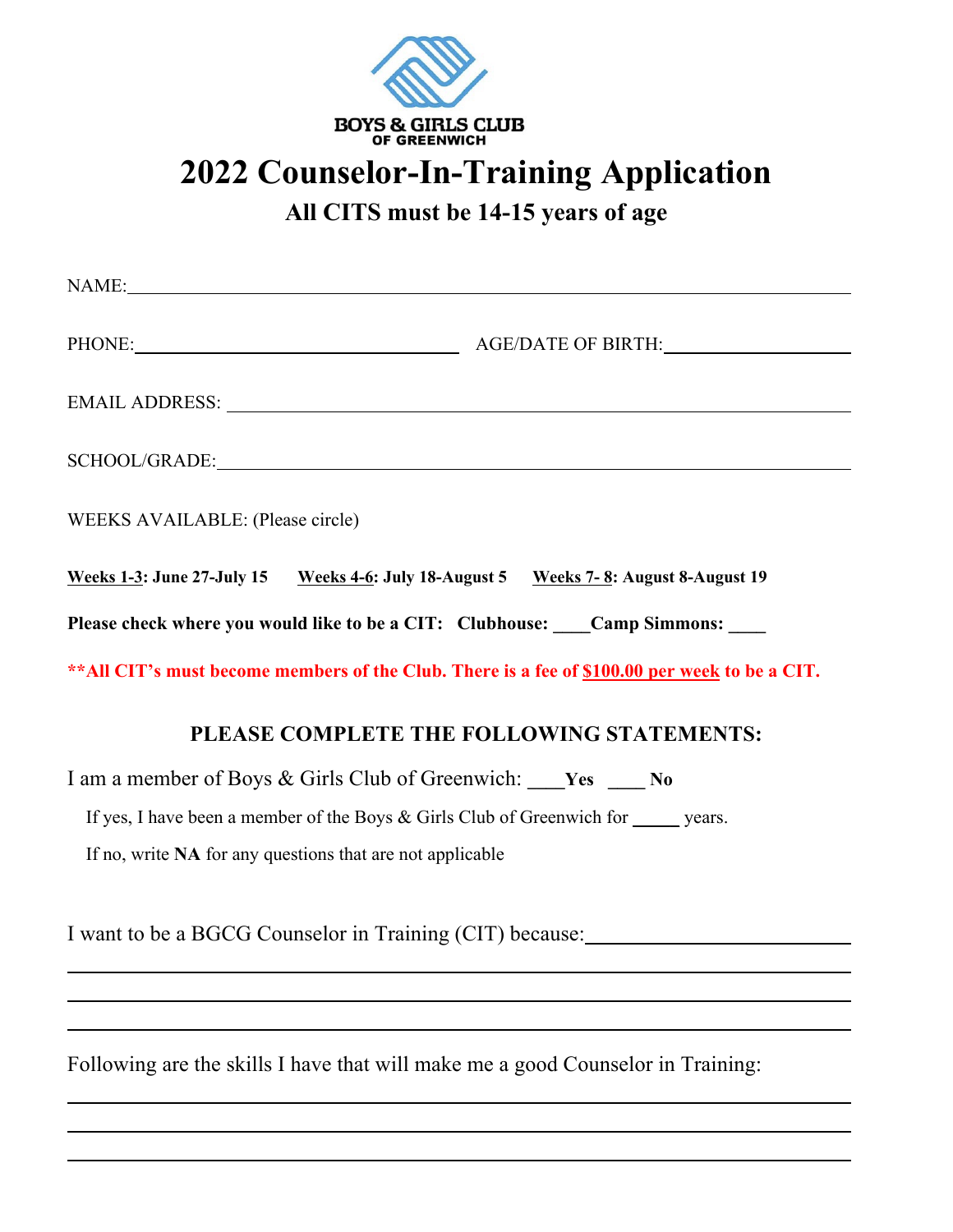| Certifications or trainings you may have taken (lifeguarding, babysitting, first aid, CPR): |  |  |
|---------------------------------------------------------------------------------------------|--|--|
|                                                                                             |  |  |

At the Boys & Girls Club of Greenwich, I have participated in:

To me, Boys & Girls Club of Greenwich is a place where:

If I could choose between being a CIT at the Clubhouse or Camp Simmons, I would choose… because…

My three favorite camp activities are:

My three least favorite camp activities are: